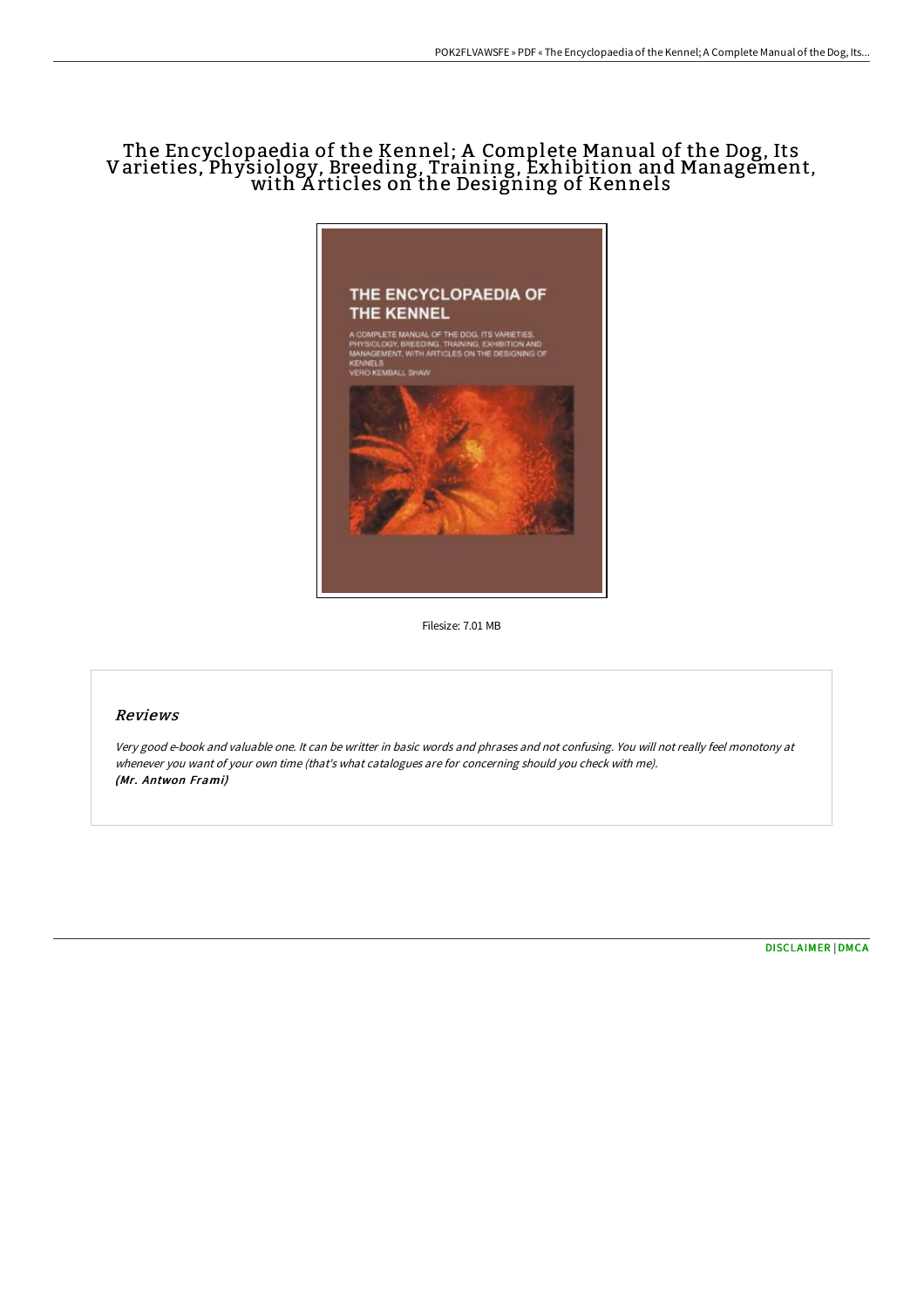#### THE ENCYCLOPAEDIA OF THE KENNEL; A COMPLETE MANUAL OF THE DOG, ITS VARIETIES, PHYSIOLOGY, BREEDING, TRAINING, EXHIBITION AND MANAGEMENT, WITH ARTICLES ON THE DESIGNING OF KENNELS

#### ⊕ **DOWNLOAD PDF**

Rarebooksclub.com, United States, 2012. Paperback. Book Condition: New. 246 x 189 mm. Language: English . Brand New Book \*\*\*\*\* Print on Demand \*\*\*\*\*.This historic book may have numerous typos and missing text. Purchasers can download a free scanned copy of the original book (without typos) from the publisher. Not indexed. Not illustrated. 1913 Excerpt: .a narrow earth or drain; the body only moderately long--some show specimens have far too much length of back--and well ribbed up at the loin, though the front ribs are not sprung. The fore-legs must be straight and short, very heavy in bone, and set on well under the dog, with fairly large, compact feet, which carry very thick soles; the hind-legs moderately bent; and the tail, which is rather thick and bushy, carried gaily but never curled. The coat should be as hard as pin wire, very dense, and not too long all over the body, excepting on the ears, which are velvety, and the head and muzzle, where the hair is short and close. The best colours are steel-grey and dark brindle, but lighter shades of these are permissible, wheaten, sandy, and black, but white markings should disqualify; the average weight being 18 lbs. for a dog and 16 lbs. for a bitch, and specimens of 20 lbs. or over should be disqualified. HARDINESS--HAW Hardiness.--Some breeds are naturally more hardy than others, and the constitutions of the members of the same variety will always differ; but the fact remains that as a rule the dog which is not pampered and improperly fed in its youth, and which gets plenty of fresh air, exercise, healthy food, and proper housing, is a far more hardy creature than the one which leads a life of luxury. (See Exercise, Feeding, Kennels?) Hare Foot.--A long, narrow foot. (See Cat...

Read The [Encyclopaedia](http://albedo.media/the-encyclopaedia-of-the-kennel-a-complete-manua.html) of the Kennel; A Complete Manual of the Dog, Its Varieties, Physiology, Breeding, Training, Exhibition and Management, with Articles on the Designing of Kennels Online **Download PDF The [Encyclopaedia](http://albedo.media/the-encyclopaedia-of-the-kennel-a-complete-manua.html) of the Kennel; A Complete Manual of the Dog, Its Varieties, Physiology, Breeding,** Training, Exhibition and Management, with Articles on the Designing of Kennels